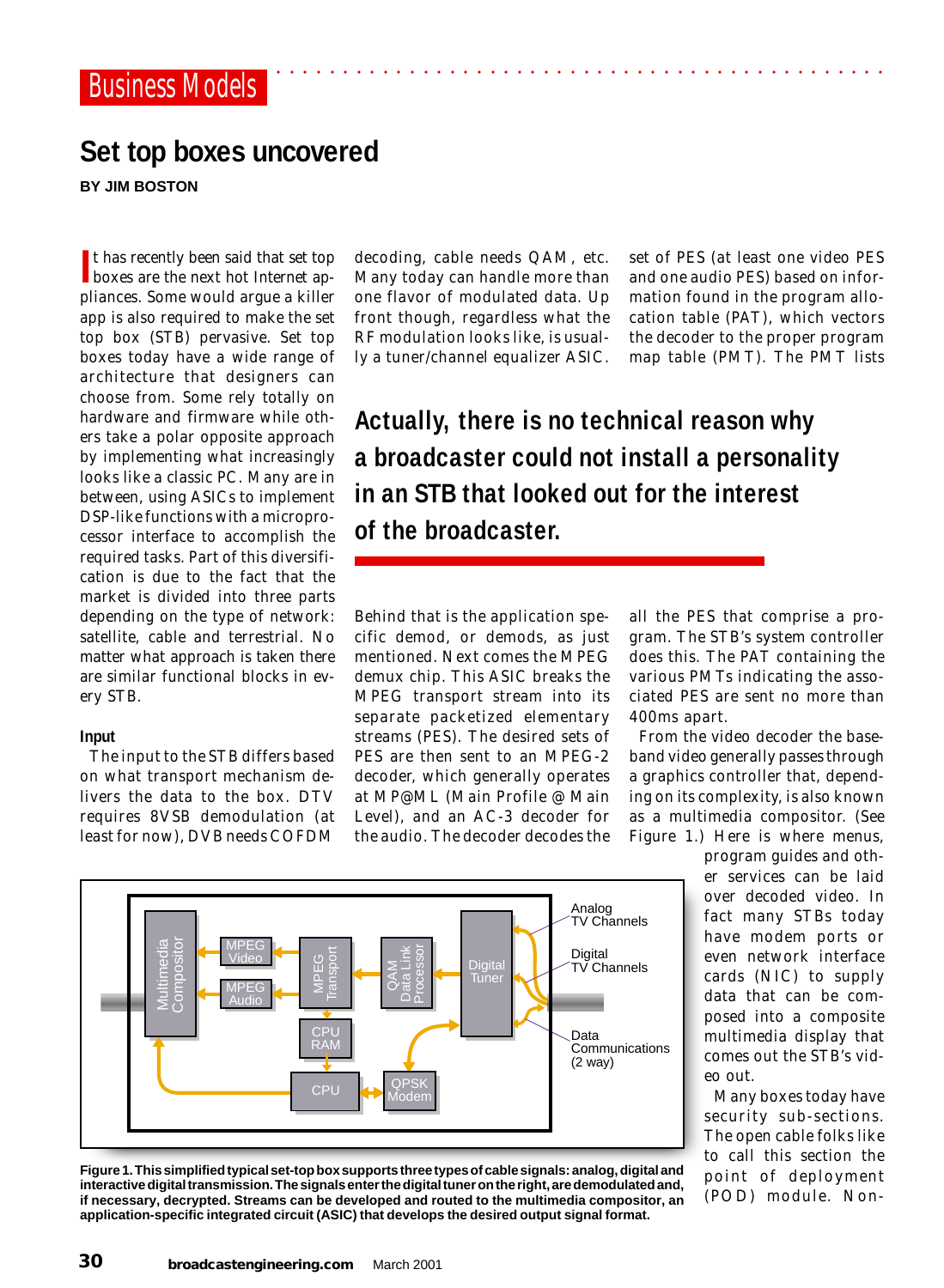scrambled information is passed through the POD module to the MPEG-2 transport demultiplexer. The POD performs decryption, authorization, entitlement and key generation. Cable STBs receive control information, application code download and electronic program guide content by tuning to an outof-band forward data channel. These forward out-of-band channels use the 70- to 130MHz band. These channels can use ATM cell or MPEG

transport stream packet structure to transport information. The STB also sends data upstream via outof-band reverse data channels. The upstream channel can utilize IP packets over ATM. These out-ofband channels use QPSK modulation. Their payload rate is about that of a T1 (1.5Mb/s). The in-band channels (54- to 864MHz) are known by the cable folks as the Forward Application Table (FAT). These channels carry MPEG-2 programs. They are 6MHz wide and carry 27- or 39Mb/s via QAM.

## Rapid development

As functionality of STBs starts to increase with the rollout of interactive TV and the merging of television viewing and Internet browsing, the approach taken to control the box is rapidly evolving. Full-fledged operating systems (OS) from the likes of Microsoft, Sun and fairly new companies like Power TV have developed. (See Figure 2.) These OS have allowed an abstraction layer to be inserted between the STB hardware and the application software that runs on top. This allows for the rapid development of new applications and/or methods of STB control to be implemented quickly, and across multiple hardware layers in

As functionality of **STBs starts to** increase with the rollout of interactive TV, the approach taken to control the box is rapidly evolving.

different boxes (if the drivers are available for a particular set of hardware). To facilitate this, most OS vendors provide software development kits (SDKs) as they do for other computer OS. These kits provide the APIs (and the other software layers below) for application support. Some of these even provide multimedia-authoring tools for taking full advantage of the STBs' graphical power. They are aimed at groups trying to blend advertisements and games and to facilitate home shopping on an STB.

OS also provide logical control of tuning and network delivery methods, and will also establish and maintain